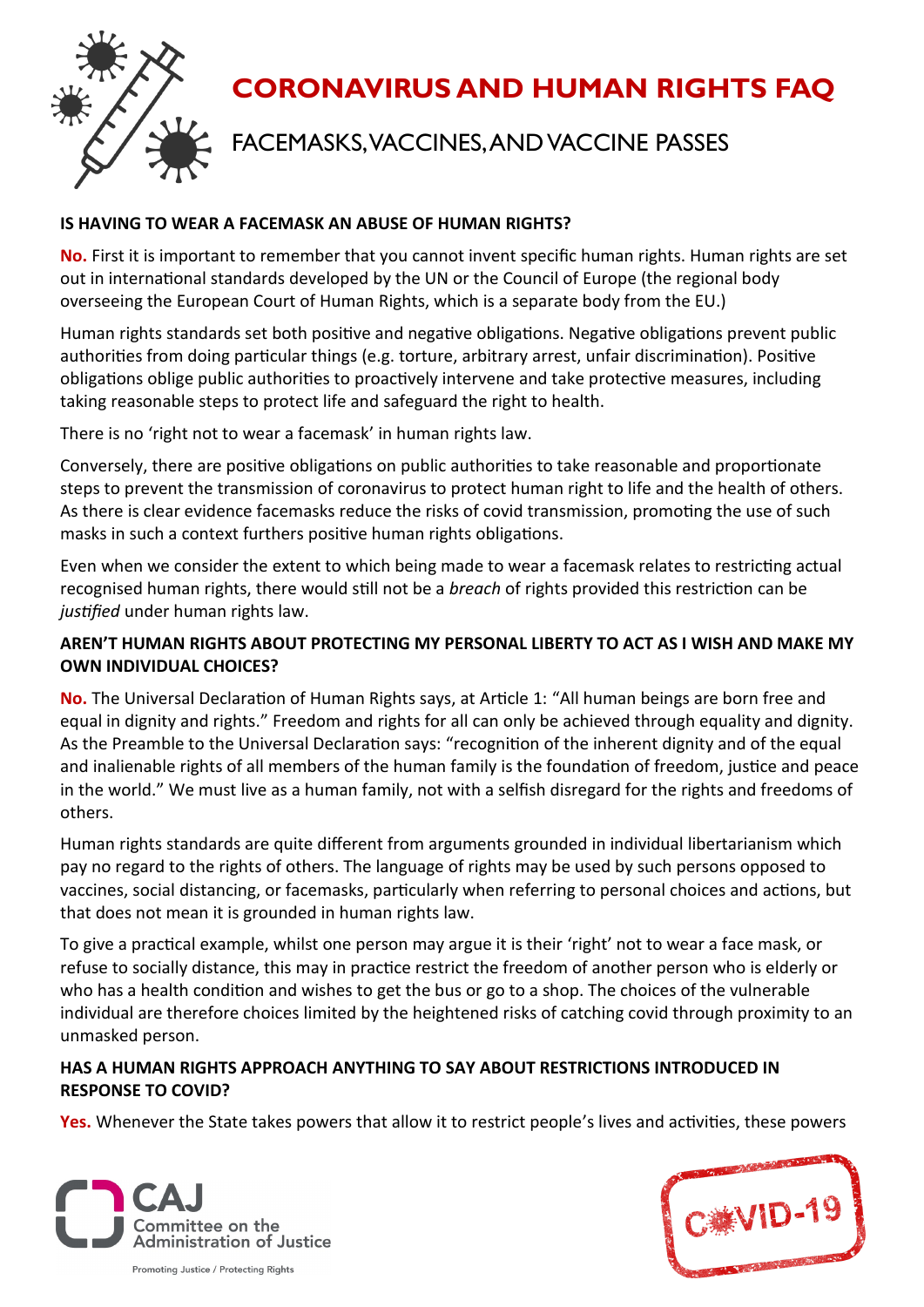may come into the scope of human rights laws. International human rights law, and our own Human Rights Act, which incorporates the European Convention of Human Rights (ECHR) into domestic law, protect many rights, such as the right to life, the right not to be tortured, the right to a fair trial, the right to a private life, and many others. However, those rights, except the right not to be tortured, are not absolute. They can be restricted in strictly defined circumstances if there are justifiable reasons. In many practical circumstances, the exercise of certain rights can be restricted to meet a recognised 'pressing social need' or competing rights need to be balanced. When that happens, we need to apply the human rights test.



#### **CAN YOU DEFINE THE HUMAN RIGHTS TEST?**

**Yes.** For many ECHR rights any measure which results in the restriction of or interference with a right must be 'in accordance with the law', for a 'legitimate aim', and 'necessary in a democratic society' (which also means it must be proportionate to the aim pursued). So, any restriction on these human rights must have lawful authority, usually under a new or existing piece of legislation. It must be for a recognized legitimate aim. It must be necessary, which doesn't just mean 'desirable' or 'convenient', rather it means there is a pressing social need to implement that restriction and no lesser method will do. Lastly, the interference with a right must be proportionate – the harm to be prevented must be significantly greater than the harm done by restricting rights. All that has, of course, to be evidenced, not just asserted by the state.

#### **IS IT COMPATIBLE WITH THE HUMAN RIGHTS TEST TO BE MADE TO WEAR SOMETHING LIKE A FACEMASK IN CERTAIN SITUATIONS** *OR RISK A FINE***?**

**Yes**, where there are good public health reasons to do so. For a long time, the law has obliged people, on threat of a fine, to wear seat belts or crash helmets for similar reasons - namely that it is effective in saving lives and preventing other bodily harm.

To the extent to which a restriction engages rights like the right to private life, the human rights test, as well as assessing whether the measure is clearly set out in law, will look at whether the restriction follows a permitted 'legitimate aim'. In this case it is straightforward to identify at least two permitted legitimate aims namely:

- The "protection of health" and
- The "protection of the rights and freedoms of others." (this latter right refers to recognised human rights of others, including the right to life).

The next step would be to assess the proportionality of the restriction. This would include consideration of the limited nature of the restriction (wearing a facemask is not particularly onerous), and the proportionality of the sanction. One important consideration is the extent to which the measure would contribute to achieving the legitimate aims identified above. In this instance, since there has been an increasing body of evidence showing that face coverings reduce the risks of Covid-19 transmission, there will be little difficulty in these tests being met. It should be noted that with a new or mutated virus, the full evidence base may only emerge over time and a precautionary approach may be taken.

Another relevant consideration would be the likelihood of having to introduce measures that are much more restrictive in human rights terms - such as 'lockdown' type provisions - if lesser restrictions - such as obliging the wearing of facemasks - are not implemented.

A *blanket* requirement for facemasks *without exemption* would, however, engage risks of discrimination



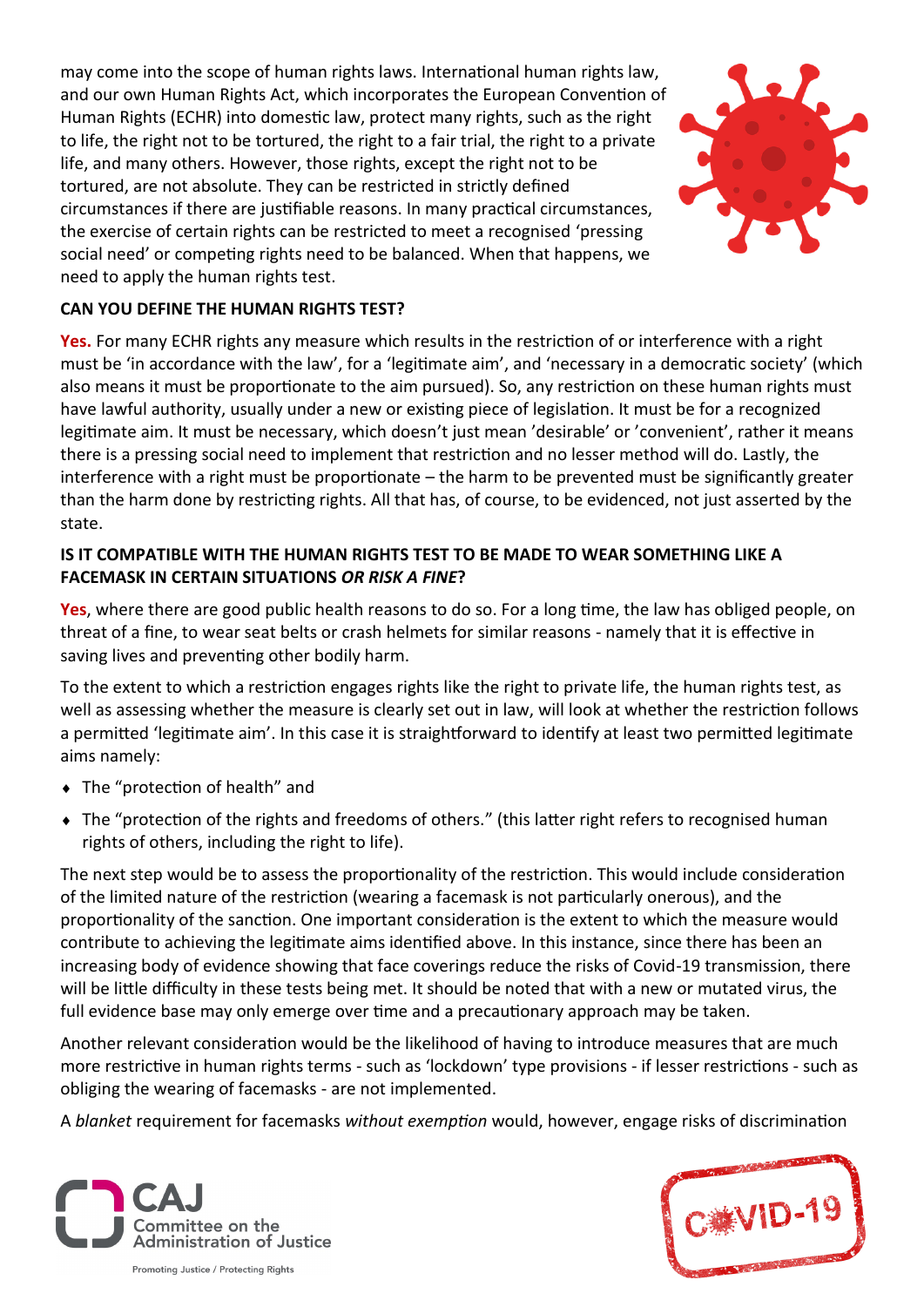against people who are not able, or cannot reasonably be expected to, wear face masks. The present NI Regulations, in addition to being restricted to particular circumstances, do provide exemptions, including for persons with a disability or particular health conditions that make wearing a facemask very difficult.

It is important to stress that under human rights law any form of differential treatment does not necessarily constitute discrimination and discrimination must, in any case, be on the basis of a recognised *protected characteristic*. Protected characteristics include disability, ethnicity, and gender. Consistent with human rights standards, the long overdue NI Bill of Rights was also to protect against unfair discrimination on the basis of health status.

Holding personal views that deny the science around Covid or vaccines have not been held to be a *protected characteristic* on which a legitimate claim of discrimination can be founded.

# **DOES HUMAN RIGHTS LAW PREVENT VACCINE MANDATES?**

**No**, not necessarily. In general terms, vaccination - like other medical interventions - is to be based on informed consent. However, the European Court of Human Rights has held that whilst levels of compulsion *interfere* with a person's rights under Article 8 of the ECHR (right to private and family life), this interference can be *justified* in certain circumstances where it is necessary to control diseases and as such would be found to meet the human rights test we have outlined above.

In a case relating to childhood vaccinations (*[Vavřička and Others v the Czech Republic\)](https://hudoc.echr.coe.int/eng#{%22fulltext%22:[%22Vav%C5%99i%C4%8Dka%20and%20Others%20v.%20the%20Czech%20Republic%22],%22documentcollectionid2%22:[%22GRANDCHAMBER%22,%22CHAMBER%22],%22itemid%22:[%22001-209039%22]})*, where vaccines were not physically enforced, but parents could face a fine and unvaccinated children be excluded from pre-school, the Court found that the policy was compatible with the ECHR in the particular circumstances examined.

Some anti-vax groups have argued vaccine mandates breach the post-WWII 'Nuremberg Code' drawn up on the back of the actions of Nazi doctors in concentration camps. Notwithstanding the broader absurdity of comparing Nazi atrocities to public health measures, the Code related to persons being subject to forcible *medical experiments,* not to the provision of vaccines.



# **CAN YOU APPLY THE HUMAN RIGHTS TEST TO VACCINATION PASSES?**

**Yes.** A vaccination pass being required for access to aspects of social life can amount to an *interference* with the right to a private life, thus engaging Article 8 of the ECHR. This does not, however, in itself mean that the interference could not be *justified* under the terms of the human rights test.

The 'legitimate aims' pursued by such a measure would, as with facemasks, centre on the protection of health and protection of the rights of others (i.e. the right to life, etc). In terms of assessing the proportionality of requiring vaccine passports in certain circumstances for the protection of health, we must consider both the health of those in the social situation in question (including the evidence of reduced transmission of the virus where persons are vaccinated or tested), the knock on effect of reducing pressure on the NHS caused by hospitalisations, and the extent to which the measure is likely to encourage vaccine take-up.

In terms of assessing the proportionality of the restriction and the risks of discrimination on the basis of protected characteristics, an assessment should balance the likely impact of the measure on rights in light of any provisions to provide *exemptions*.

Relevant issues arise for (a) the rights of those who could avail of a vaccine passport that requires the production of proof of identity combined with vaccination status to access aspects of social life, and (b) the rights of those who could not or would not qualify for a vaccine certificate, or do not wish to avail of one whose access to social life would therefore be restricted.